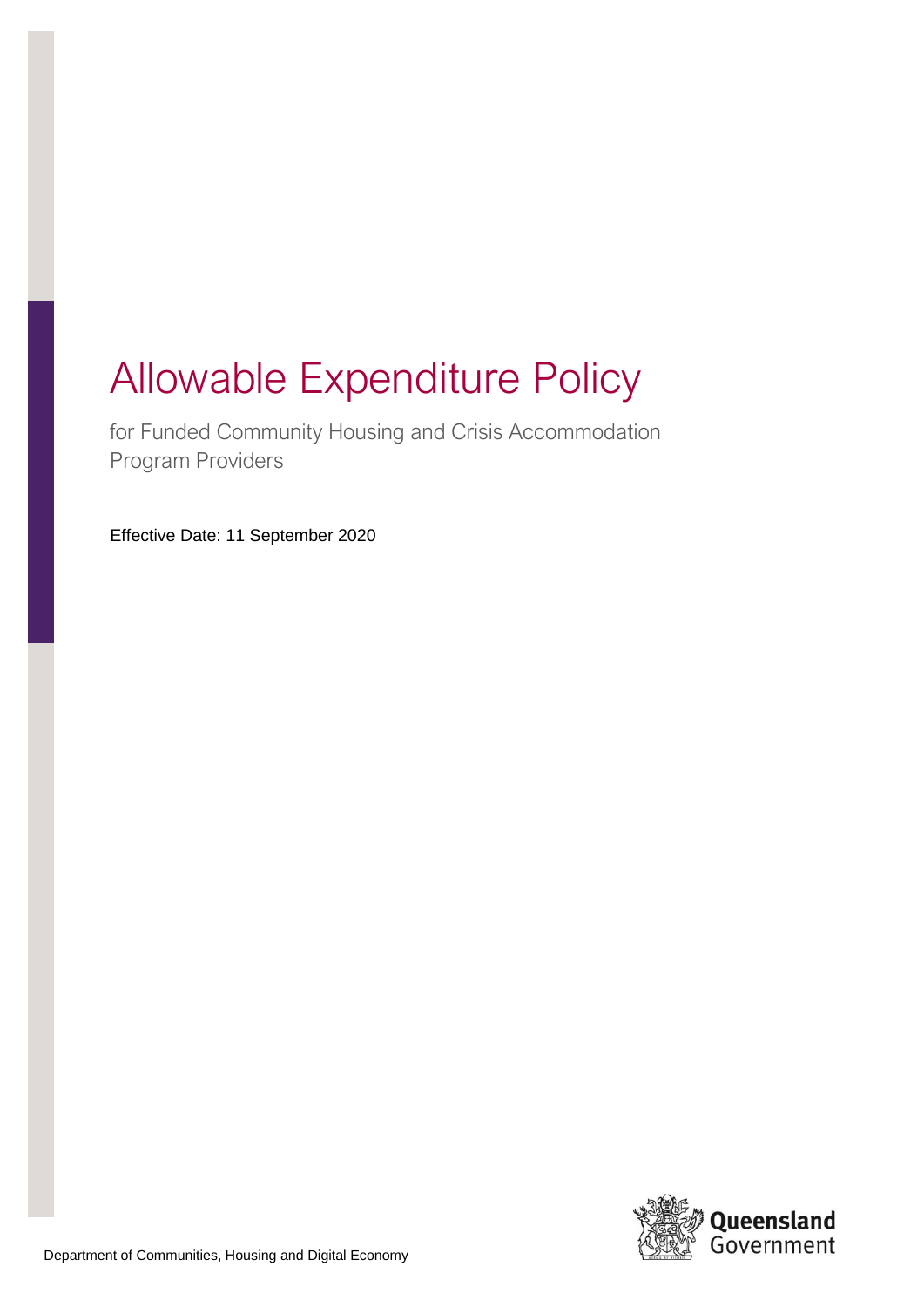# **Table of Contents**

| 2.1 Policy scope                                       | 3                |
|--------------------------------------------------------|------------------|
|                                                        |                  |
|                                                        |                  |
|                                                        |                  |
| <b>5.1 Common Allowable Expenditure</b>                | $\blacktriangle$ |
| 5.1.1 Management fees                                  | 5                |
| 5.2 Provisions for asset management and maintenance    | 5                |
|                                                        |                  |
|                                                        |                  |
|                                                        |                  |
| 7.1 Recurrently funded programs                        | 6                |
| 7.2 Non-recurrently funded programs                    | 6                |
|                                                        |                  |
| <b>Attachment 1: Contacts</b>                          | 8                |
| <b>Attachment 2: Common Allowable Expenditure List</b> | 9                |
| <b>Attachment 3: Definitions</b>                       | 10               |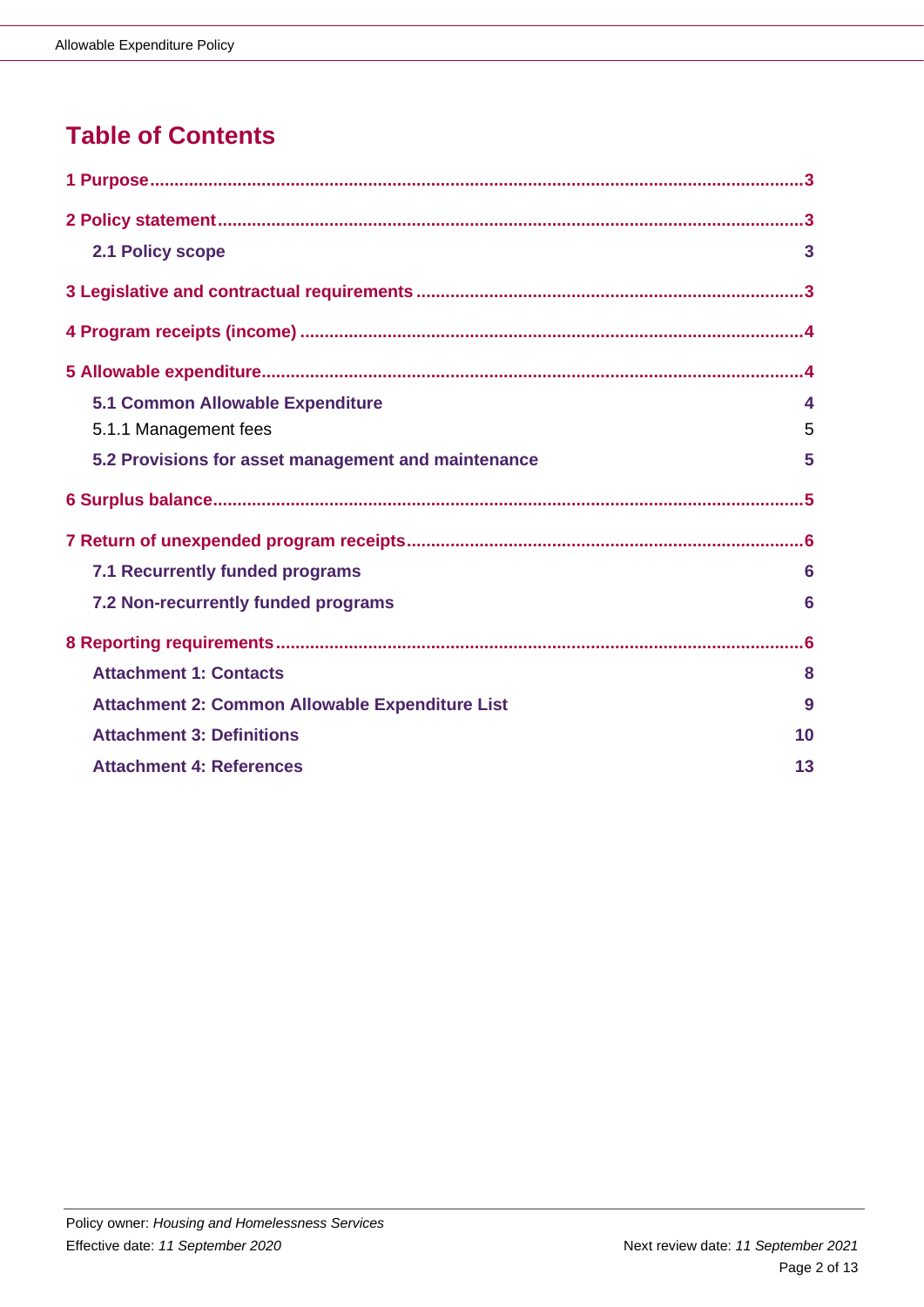# <span id="page-2-0"></span>**1 Purpose**

The Department of Housing and Public Works (department) is committed to strengthening the community housing sector to take a more active role in developing, managing and delivering social and affordable housing.

This policy provides direction on program allowable expenditure to give funded providers (including providers registered under the *Housing Act 2003*) greater independence and flexibility when using program funds. Providers should read this policy together with their funding (assistance) agreement. This policy does not apply to funding provided under the *Community Services Act 2007*.

The department may review and/or change this policy at any time, or make specific decisions about allowable expenditure for any program or funding agreement. All references in this policy to "approval" or "agreement" mean written approval or agreement from the department.

# <span id="page-2-1"></span>**2 Policy statement**

The intent of this policy is to provide clear direction on how program receipts can be expended, and the department's position on the treatment of surplus funds. The policy encourages providers to operate efficiently, and allows for the use of funds to flexibly manage and grow social housing programs.

Specifically, this policy will outline:

- common allowable expenditure (see Attachment 2) for community housing and crisis accommodation programs
- the expected cash provisions that providers must make for asset management and maintenance
- how to identify a surplus balance, and how this should be treated.

#### <span id="page-2-2"></span>**2.1 Policy scope**

This policy applies to all recurrent and non-recurrently department funded housing programs. This includes the following programs:

- Long-term Community Housing Program (LTCHP)
- Affordable Housing Program (AHP)
- Community-managed Housing Studio Units Program (CMSU)
- Same House Different Landlord Program (SHDL)
- Community Rent Scheme (CRS)
- Crisis Accommodation Program (CAP)
- Supportive Housing Program (SHP)

## <span id="page-2-3"></span>**3 Legislative and contractual requirements**

The obligation to return unexpended program funds and unspent receipts are legislated under the *Housing Act 2003 ('the Act')* and the *Housing Regulation 2015 ('the Regulation')* and may be a contractual requirement under the terms of the funding agreement between the funded provider and the department.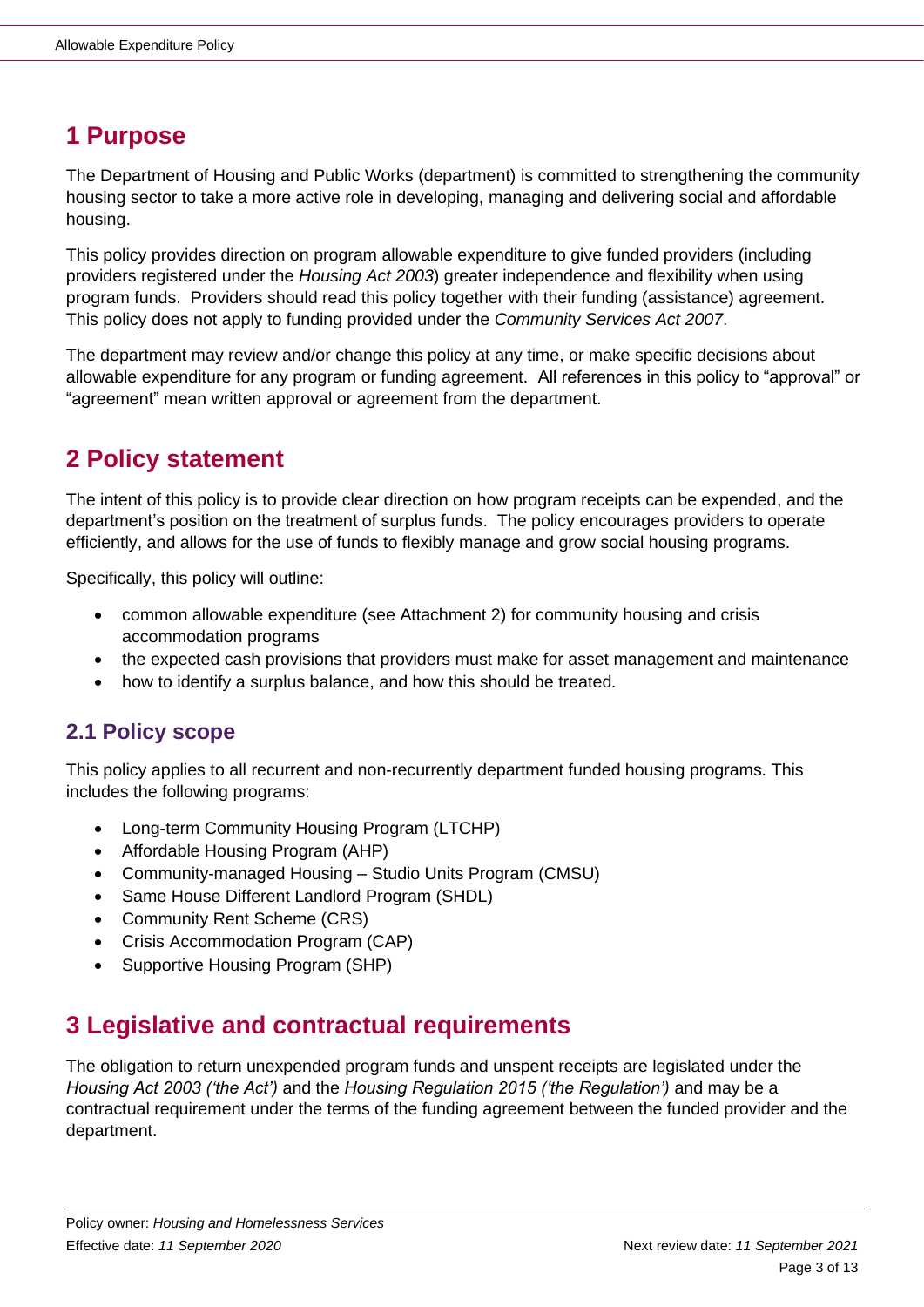Section 26 of *the Act* provides that where a funding agreement with a funded provider ends and an amount that has been paid to the provider under the agreement has not been expended then the department may demand repayment of the unexpended amounts.

Section 8 of *the Regulation* provides that if the funding agreement with a funded provider is in force and the provider is required under the agreement to spend an amount comprised or receipts for a housing service within a stated period and has not spent the amount by the end of the period then the department may require the funded provider to pay the amount to the department.

This policy is subject to the provisions of *the Act, the Regulation* and any applicable funding agreement.

When implementing this policy, the provider must apply principles compatible with the *Human Rights Act 2019,* making decisions fairly and transparently.

## <span id="page-3-0"></span>**4 Program receipts (income)**

Receipts for a housing service that a funded provider provides is defined under Schedule 2 of *the Regulation*, as:

- (a) funding paid to the funded provider by the chief executive; or
- (b) an amount other than funding, that the funded provider receives for providing the service
- (like rent and fees); or
- (c) the proceeds of sale of a funded property; or
- (d) interest on an amount mentioned in paragraphs (a) to (c).

<span id="page-3-1"></span>The above paragraphs (a)-(d) are all program receipts and are subject to this policy.

## **5 Allowable expenditure**

All funding should be acquitted in accordance with International and Australian Accounting Standards and the terms of the funding agreement.

**Depreciation**: The Australian Accounting Standards requires non-current assets that have limited useful lives (depreciable assets) to be depreciated over those useful lives. Depreciation is a non-cash expense for the business entity. The depreciation expense is, however considered in the calculation of the operating result. It is not included as an allowable expense against program funds but will still be recorded in financial reporting to meet the requirements of the appropriate accounting standard.

Capital Expenditure: Program related capital expenditure (excluding certain defined categories where the related capital grant is also not included) is allowed to be claimed during the period incurred. Accordingly, depreciation related to those capital items expensed are not allowed to be later claimed.

#### <span id="page-3-2"></span>**5.1 Common Allowable Expenditure**

The following applies to the expenditure of all program receipts:

• Program receipts may only be used for funded program objectives.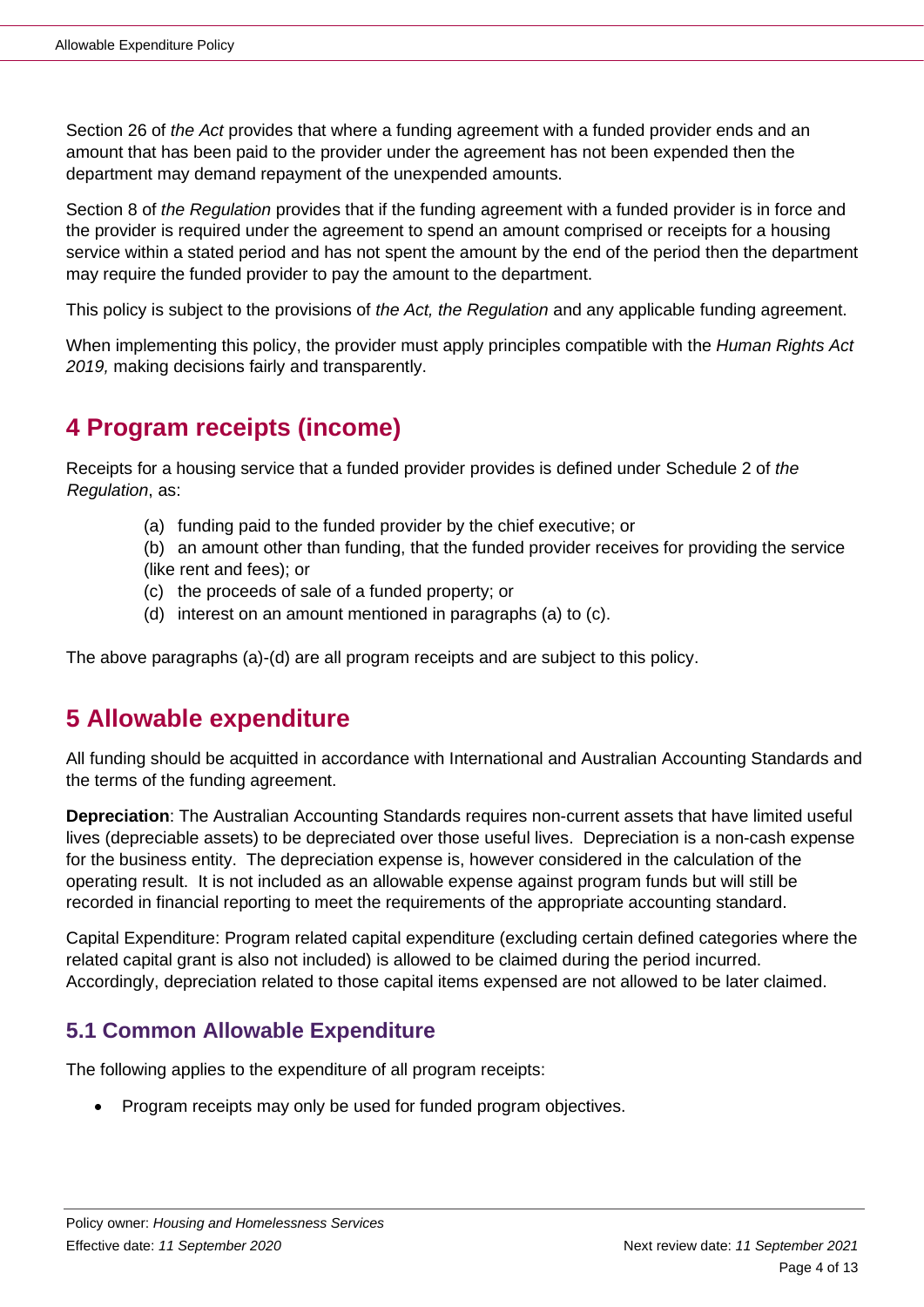- Funding under *the Act* may be used to subsidise other programs, services, properties or units of accommodation managed by the provider that are also funded under *the Act*. Funding provided under the *Act* must not be used for the delivery of services funded under the *Community Services Act 2007.*
- Providers are required to have a transparent and reliable method of cost allocation of funding that can be reasonably justified and be able to provide the department with evidence (if requested) of expenditure against the funded program's objectives.

To ensure consistency across all programs and to provide clarity on the appropriate uses of program funding, the Common Allowable Expenditure List (Attachment 2) lists allowable expenditure, including tenancy and property management expenses, organisation administration expenses, service improvement and strategy expenses and the costs of client support services.

#### <span id="page-4-0"></span>**5.1.1 Management fees**

The Common Allowable Expenditure List allows funded providers to use program receipts to cover management fees (often referred to as corporate services expenses). Management fees are charged to recover overhead costs, shared across different income sources, meaning they cannot be charged as a direct cost to a single income source.

#### <span id="page-4-1"></span>**5.2 Provisions for asset management and maintenance**

Providers must allocate enough funds from their program receipts to pay for the management and maintenance of provider-owned and department-owned properties and assets to meet regulatory and funding requirements. Reserves set-up for this purpose should be accounted for using the appropriate accounting standards and practices.

Providers must obtain approval from the department if they want to create a reserve of funds for any other purpose, such as capital upgrades.

## <span id="page-4-2"></span>**6 Surplus balance**

A surplus is any program receipts left over after subtracting allowable expenditure, appropriate provisions for asset management and maintenance and, if required, returning unexpended program funds or receipts to the department.

The policy intends that Providers will have committed or expended any surplus balance at the end of each financial year to fund growth or renewal in the portfolio in accordance with their Growth Plans.

For properties owned by providers, where the provider has a stated share in the equity of the property under a funding agreement, this will be recognised in determining the proportion of surplus to which this policy applies. Similarly, where a funding agreement provides for a Provider Surplus Proportion, that proportion of surplus is not subject to this policy.

The provider may retain surplus funds to use for allowable program expenditure as shown in Attachment 2. The provider will need to submit an application to the department for approval if they want to use surplus funds for a special project or purpose not listed in the Common Allowable Expenditure List. If approved, this funding is classified as committed surplus.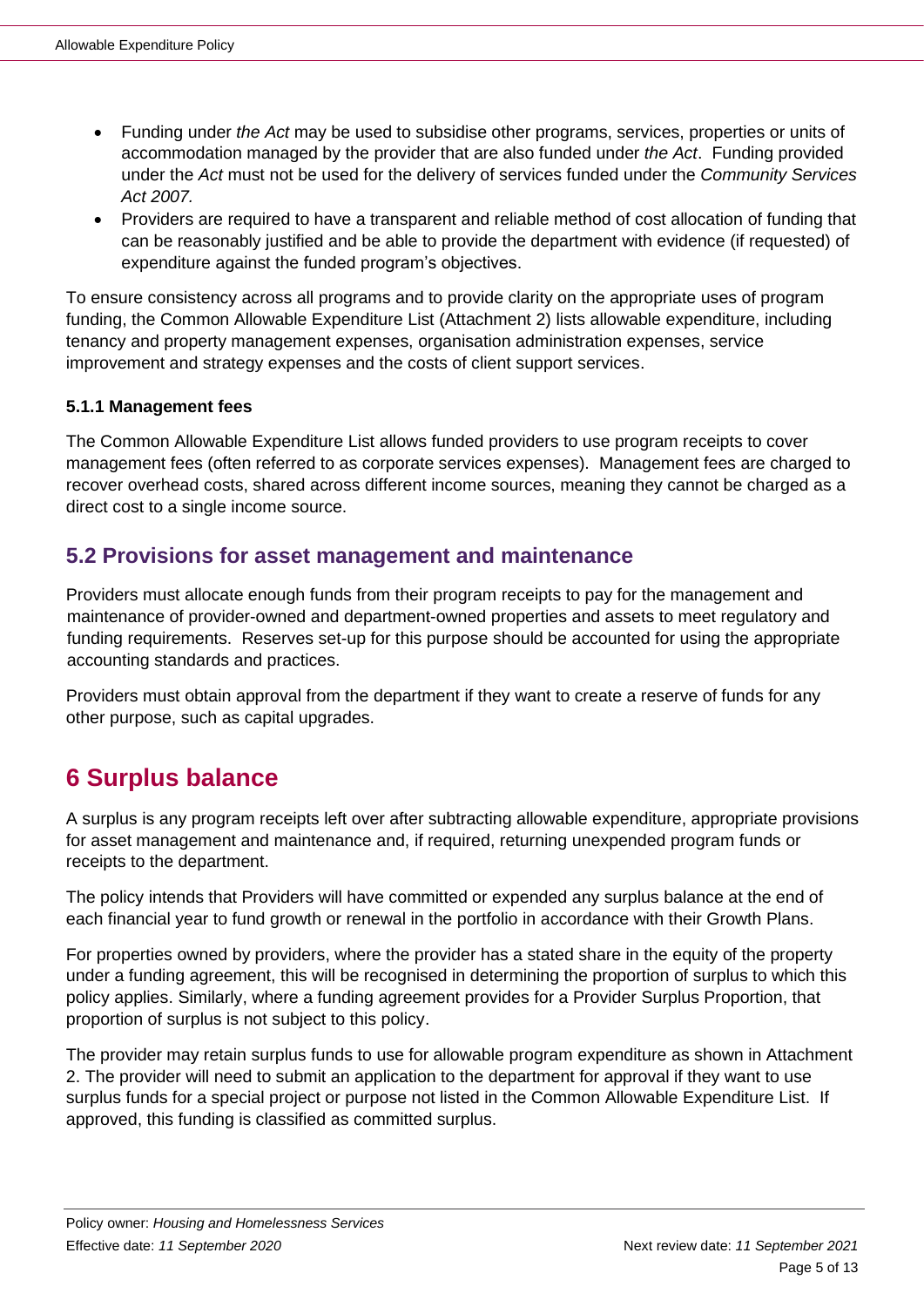Providers should apply to use surplus funds to develop, grow and improve the social housing sector, such as:

- redeveloping the existing portfolio
- increasing maintenance and management funds for existing assets
- increasing the supply of housing stock in the state.

The department will review applications and decide if the proposal provides value for money and will address housing need in the region.

## <span id="page-5-0"></span>**7 Return of unexpended program receipts**

The department has the power, under the *Act* and the *Regulation*, and through contractual obligations with funded providers, to request the return of unexpended program funds or receipts.

#### <span id="page-5-1"></span>**7.1 Recurrently funded programs**

Recurrently funded programs receive an annual or recurrent funding grant from the department. This includes private head-lease programs such as CAP and CRS.

Providers receiving recurrent funding are required to acquit the funds as part of the Community Housing Annual Financial Reporting (CHAFR) process. The department may work with funded providers to utilise, reallocate or return any unexpended program funds identified as part of the CHAFR process. For example, unexpended funds may result from a provider failing to meet their minimum program quota, during a funding period, or similar under-spending of grant funding. The department may at its sole discretion reallocate unexpended funds.

#### <span id="page-5-2"></span>**7.2 Non-recurrently funded programs**

The department may require the provider to return any unexpended capital or one-off grant funding.

The department will also require the repayment of loans and other financial assistance provided by the department, and sale proceeds of funded property (at percentage of equity, if applicable).

## <span id="page-5-3"></span>**8 Reporting requirements**

The Provider is responsible for reporting on the housing services it delivers, or is required to deliver, with funding received under *the Act*.

In additional to any contractual obligations under the funding agreement the Provider must provide the following information and reports to the department:

• Information on funded properties and maintenance as requested by the department. The department must be notified about changes to funded properties including any new properties head-leased from the private market, or any substantial changes to property details such as acquisitions or disposals, within two days after the change has occurred using the Conditions document - [request form](https://www.business.qld.gov.au/industries/service-industries-professionals/housing-accommodation/community/managing-properties) for fixtures and alterations undertaken by housing providers.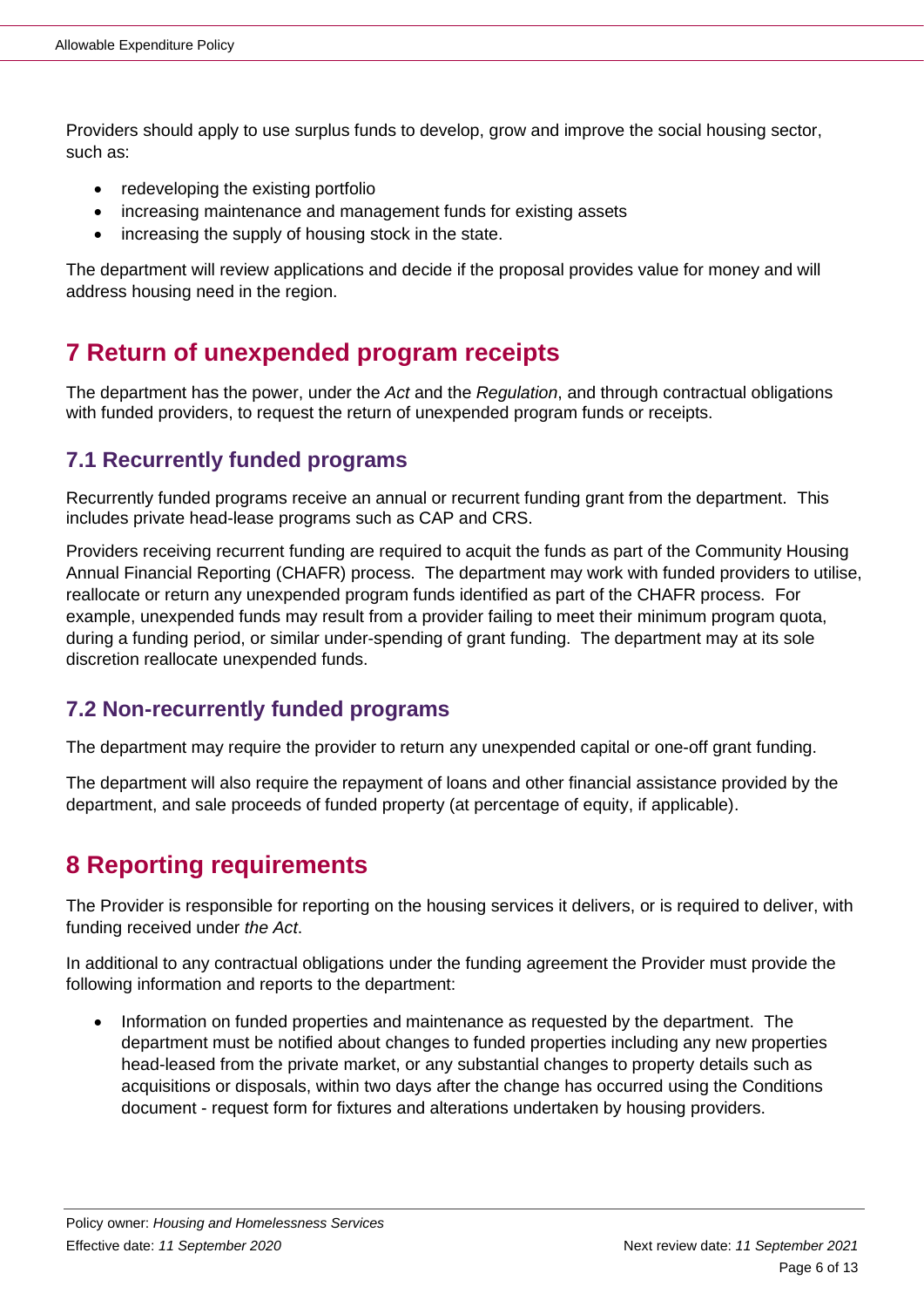- Completed performance reports in the timeframes specified in the [Community Housing and Crisis](https://www.hpw.qld.gov.au/__data/assets/excel_doc/0016/5470/communityandcrisisaccommodationreporting.xlsx)  [Accommodation Performance Reporting Template](https://www.hpw.qld.gov.au/__data/assets/excel_doc/0016/5470/communityandcrisisaccommodationreporting.xlsx) provided by the department from time to time, within 21 days after the end of the reporting period.
- A Community Housing Annual Financial Return (CHAFR) or other funding acquittal, on a date specified by the department, in the form or system provided by the department from time to time.
- The Annual Community Housing Survey produced by the Australian Institute of Health and Welfare, which captures unit record data, information about community housing organisations, the dwellings they manage and tenants assisted. Limited financial information from the previous financial year is also collected. The survey is administered by the department in June of each year and community housing provider survey responses are required to be returned on a date specified by the department.

**Attachment 1:** Contacts **Attachment 2**: Common Allowable Expenditure List **Attachment 3**: Definitions **Attachment 4**: References

#### **Licence**

Allowable Expenditure Policy 1 September 2020 © The State of Queensland (Department of Housing and Public Works) 2020



#### http://creativecommons.org/licenses/by/4.0/deed.en

This work is licensed under a Creative Commons Attribution 4.0 Australia Licence. You are free to copy, communicate and adapt this work, as long as you attribute by citing 'Allowable Expenditure Policy, 1 September 2020, State of Queensland (Department of Housing and Public Works) 2020'.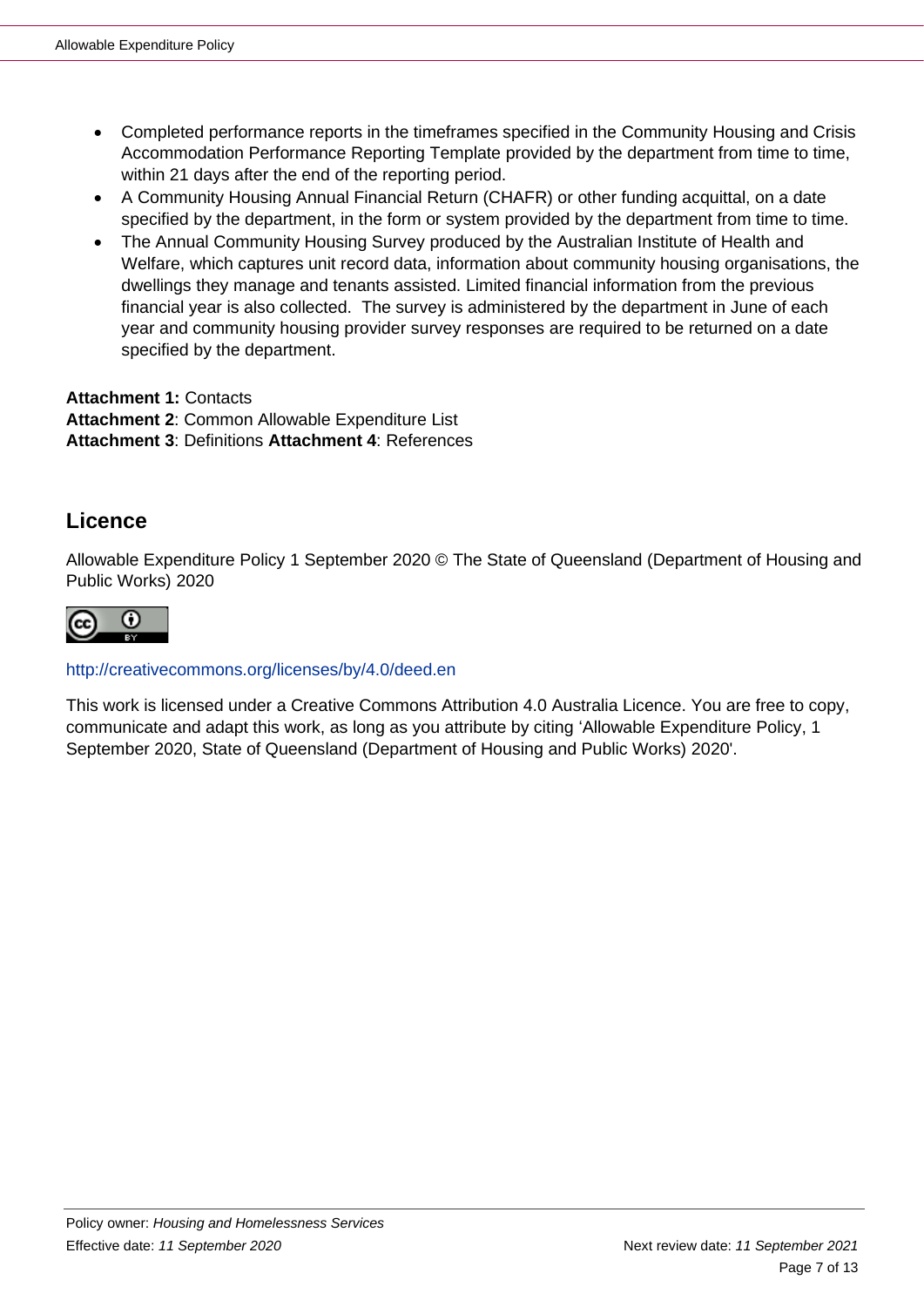## <span id="page-7-0"></span>**Attachment 1: Contacts**

| <b>Region and contact details</b>                   | email                               |
|-----------------------------------------------------|-------------------------------------|
|                                                     |                                     |
| Brisbane Region - 3007 4386                         | <b>HHS BR ORD</b>                   |
|                                                     | HHSBRORD@hpw.qld.gov.au             |
| South /West Region - 3437 6044                      | HS-South-West-Region@hpw.qld.gov.au |
|                                                     | HHSSWRORD@hpw.qld.gov.au            |
| Central Queensland/North Coast Region -             | <b>HHS CQNCR ORD</b>                |
| 4848 7060                                           | HHS-SD-CQNCR-ORD@hpw.qld.gov.au     |
| North Queensland Region - 4724 8578                 | <b>HHS NR ORD</b>                   |
|                                                     | HHS-NR-ORD@hpw.qld.gov.au           |
| Aboriginal and Torres Strait Islander Housing Unit- | HHSATSIHUDeliveryProperty-          |
| Cairns - 4036 5570                                  | Staff2@hpw.qld.gov.au               |
|                                                     | HHSATSIHUDeliveryTenancy-           |
|                                                     | Staff@hpw.qld.gov.au                |
|                                                     | HHSATSIHUBPAS-Staff@hpw.qld.gov.au  |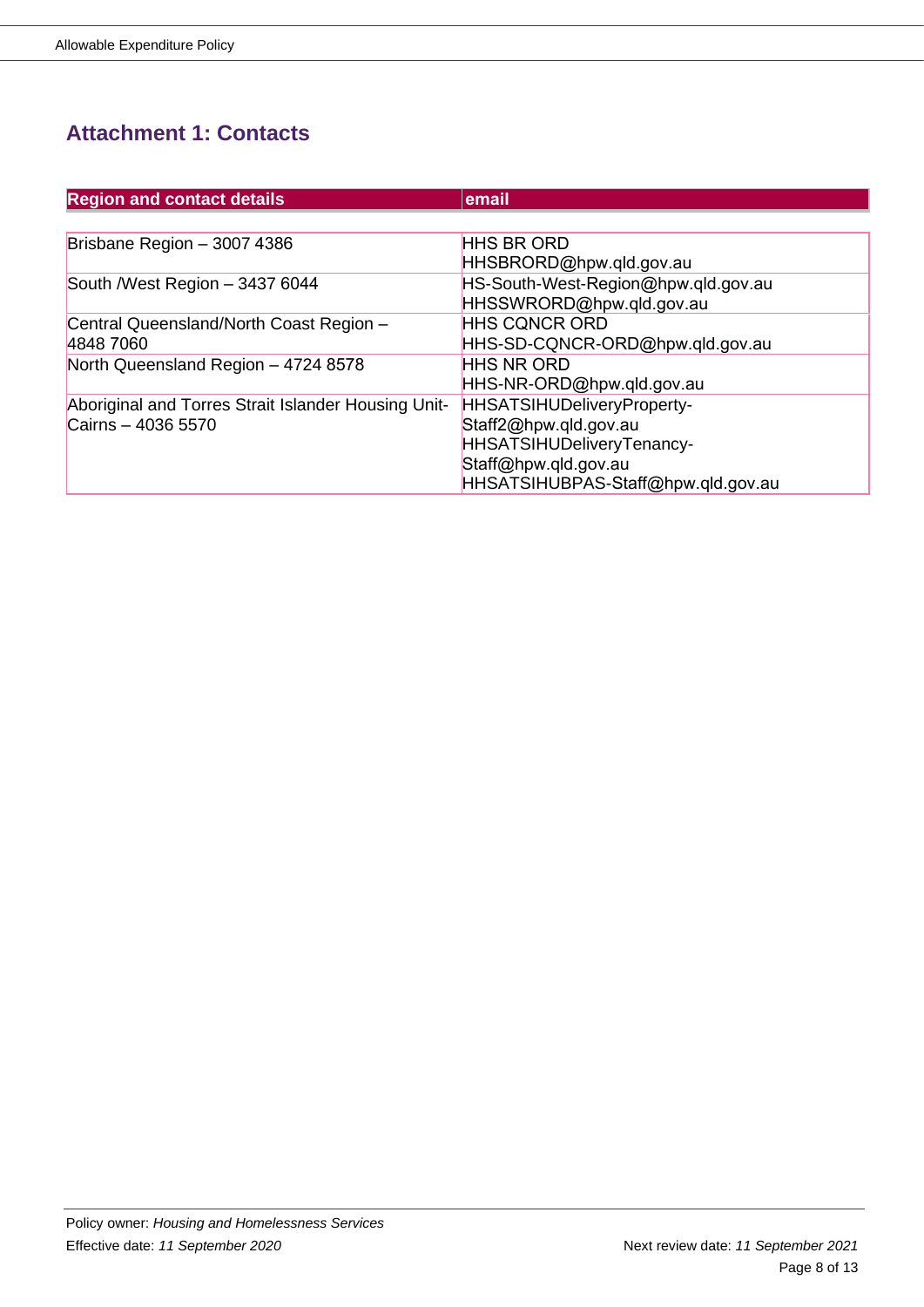## <span id="page-8-0"></span>**Attachment 2: Common Allowable Expenditure List**

| Term                                                      | <b>Definition</b>                                                                                                                                                                                                                                                                                                                                                                                                                                           |
|-----------------------------------------------------------|-------------------------------------------------------------------------------------------------------------------------------------------------------------------------------------------------------------------------------------------------------------------------------------------------------------------------------------------------------------------------------------------------------------------------------------------------------------|
| <b>Tenancy management</b>                                 | Expenses related to the management of funded tenancies and delivery<br>of tenancy services.<br>This includes but is not limited to insurances, tenant engagement<br>strategies, recovering rent arrears and debts.                                                                                                                                                                                                                                          |
| <b>Property management</b>                                | Expenses related to the maintenance and management of funded<br>properties.<br>This includes but is not limited to insurances, repairs, maintenance and<br>property services, utilities for communal areas, cleaning and pest<br>control, rates and taxes, rent on rental properties, security expenses                                                                                                                                                     |
|                                                           | and valuation fees.                                                                                                                                                                                                                                                                                                                                                                                                                                         |
| Organisation<br>administration                            | Expenses related to the operation of the organisation to support the<br>delivery of funded tenancy and property management services.<br>This includes but is not limited to accounting fees, advertising and<br>promotion, audit, auspice, legal and management fees, bank charges,<br>computer expenses, equipment hire / lease, health and safety,<br>insurances, salaries and wages and interest paid on loans previously<br>approved by the department. |
| <b>Service improvement</b><br>strategies                  | Expenses that support business and service improvement strategies.<br>This includes but is not limited to expenses related to obtaining and<br>maintaining accreditation and undertaking service review activities and<br>requirements, consultation activities, preparation of business and<br>strategic plans and tenant surveys.                                                                                                                         |
| <b>Tenancy Support and</b><br><b>Service Coordination</b> | Expenses that support the connection of tenants to the services and<br>other support they require to improve social and economic outcomes<br>and help sustain tenancies.                                                                                                                                                                                                                                                                                    |
| <b>Repayment of Debts</b>                                 | A provider may have entered into an agreement with the department to<br>fund the growth in their housing portfolio utilising debt. If this is the<br>case, the provider may repay the debt utilising program receipts where<br>it is in line with the delivery of the agreed Growth Plans.                                                                                                                                                                  |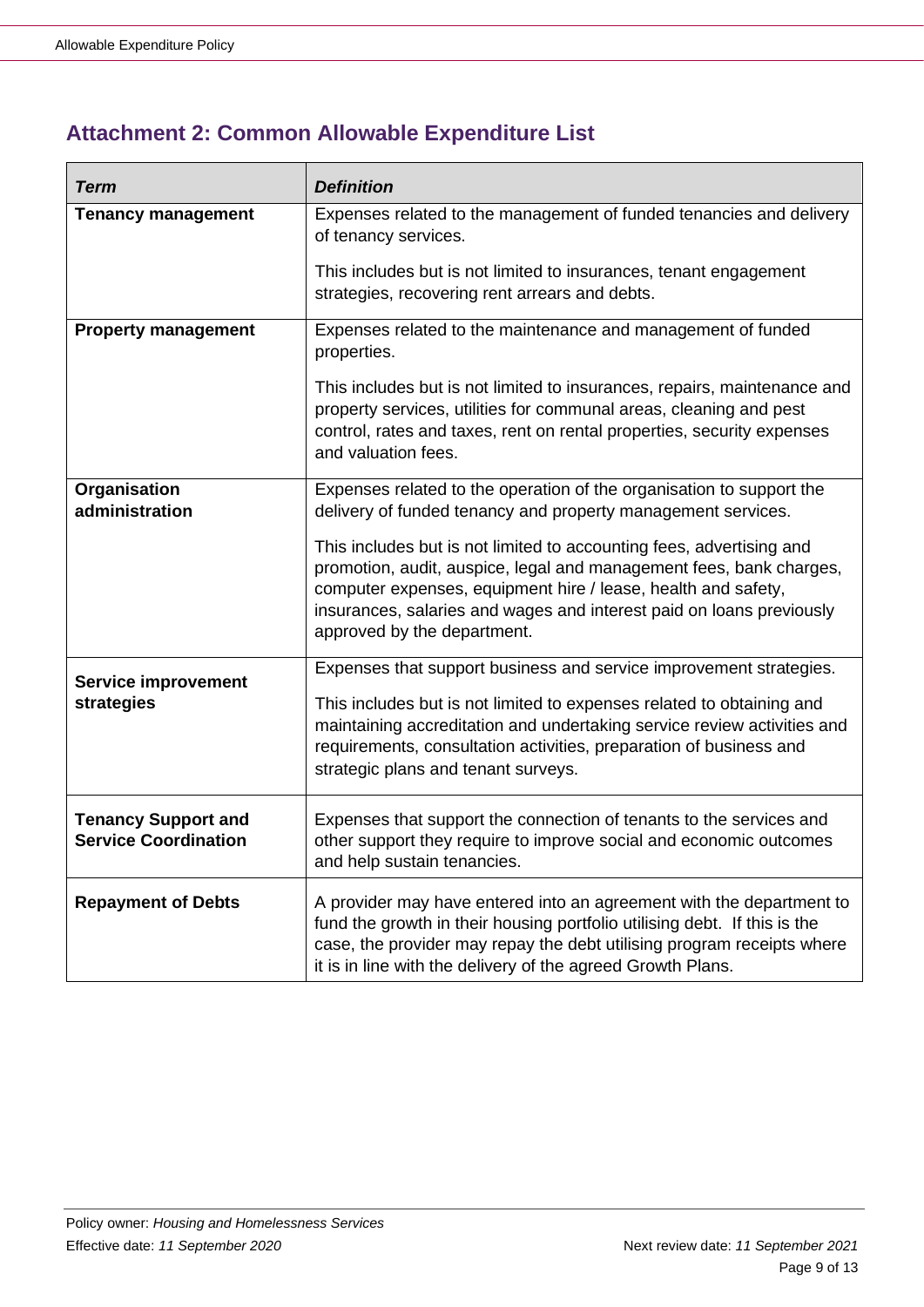## <span id="page-9-0"></span>**Attachment 3: Definitions**

| <b>Term</b>                                   | <b>Definition</b>                                                                                                                                                                                                                                                                                                                                           |
|-----------------------------------------------|-------------------------------------------------------------------------------------------------------------------------------------------------------------------------------------------------------------------------------------------------------------------------------------------------------------------------------------------------------------|
| Act                                           | The Housing Act 2003.                                                                                                                                                                                                                                                                                                                                       |
| <b>Allowable Expenditure</b><br><b>Policy</b> | Means this document published by the department from time to time,<br>and available on the department's website at www.hpw.qld.gov.au.                                                                                                                                                                                                                      |
| Assessable Income                             | All general income, including pensions, benefits and allowances,<br>wages and work allowances, and other income sources as nominated<br>by the department from time to time.                                                                                                                                                                                |
|                                               | See the Community Housing Rent Policy for more detail.                                                                                                                                                                                                                                                                                                      |
| <b>Community Housing</b><br><b>Provider</b>   | An entity providing or required to provide housing services using funds<br>provided by the Department.                                                                                                                                                                                                                                                      |
| <b>Community Housing</b><br><b>Service</b>    | A social housing service that is not public housing as defined under the<br>Housing Act 2003.                                                                                                                                                                                                                                                               |
| <b>Funding</b>                                | Means:<br>assistance in the form of money or other assistance to a funded<br>provider to assist the provider in providing housing services;<br>and<br>on condition the funded provider is accountable to the chief<br>executive for providing the housing services and the use of the<br>money or other assistance<br>as defined under the Housing Act 2003 |
| <b>Funding Agreement</b>                      | An agreement entered into for providing funding to the provider as<br>defined under the Housing Act 2003                                                                                                                                                                                                                                                    |
| <b>Funded Property</b>                        | Means:<br>a property that the chief executive leases to the funded provider<br>for the provision of housing services<br>a property that the provider leases using, wholly or partly, using<br>funding or receipts for the housing service<br>and as further defined under the Housing Regulation 2015.                                                      |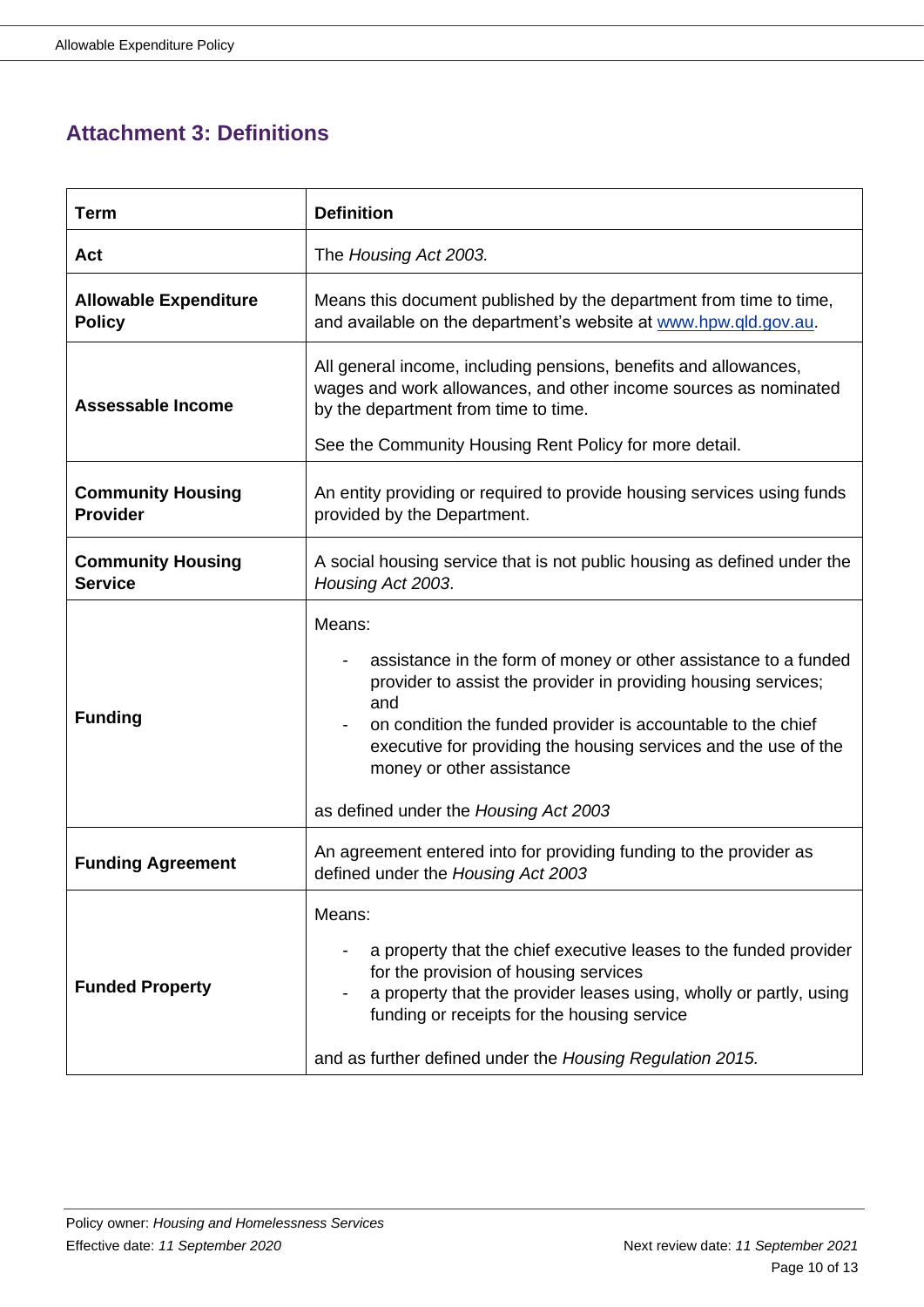| <b>Term</b>                   | <b>Definition</b>                                                                                                                                                                                                                                                                                                                                                                                                 |
|-------------------------------|-------------------------------------------------------------------------------------------------------------------------------------------------------------------------------------------------------------------------------------------------------------------------------------------------------------------------------------------------------------------------------------------------------------------|
| <b>Funded Provider</b>        | An entity providing, or required to provide housing services using<br>funding provided by the Department as defined under the Housing Act<br>2003.                                                                                                                                                                                                                                                                |
| <b>Planned Maintenance</b>    | For department-owned properties, has the meaning given in the lease<br>between the department and the Community Housing Provider.                                                                                                                                                                                                                                                                                 |
| <b>Property</b>               | The property or premises described in the funding agreement, or,<br>where the context permits, property or premises in relation to which the<br>provider receives funding to deliver a crisis accommodation and/or<br>community housing service, and includes funded property.                                                                                                                                    |
| <b>Published</b>              | Published on the department's website and made available at the<br>department's offices.                                                                                                                                                                                                                                                                                                                          |
| <b>Receipts</b>               | For a housing service that a funded provider provides means:<br>funding paid to a funded provider by the chief executive; or<br>an amount, other than funding, that the funded provider<br>receives for providing the housing service (like rent and fees);<br><b>or</b><br>the proceeds of sale of a funded property; or<br>interest on amounts mentioned above<br>as defined under the Housing Regulation 2015. |
| <b>Registered Provider</b>    | A housing provider currently registered under the National Regulatory<br>System for Community Housing (NRSCH) for the purpose of delivering<br>Community Housing.                                                                                                                                                                                                                                                 |
| <b>Regulation</b>             | The Housing Regulation 2015.                                                                                                                                                                                                                                                                                                                                                                                      |
| <b>Social Housing Service</b> | The provision of housing to an individual for residential use, other than<br>crisis accommodation as defined under the Housing Act 2003                                                                                                                                                                                                                                                                           |
| <b>Surplus</b>                | A surplus is any program receipts left over after subtracting allowable<br>expenditure, appropriate provisions for asset management and<br>maintenance or agreed Growth Plan commitments.                                                                                                                                                                                                                         |
| <b>Tenancy Pathway Plan</b>   | A written agreement between the funded provider and the Eligible<br>Applicant/tenant, detailing identified support requirements, capacity<br>building opportunities, and agreed tenancy goals to improve whole-of-<br>life wellbeing and achieve safe, secure and sustainable housing.                                                                                                                            |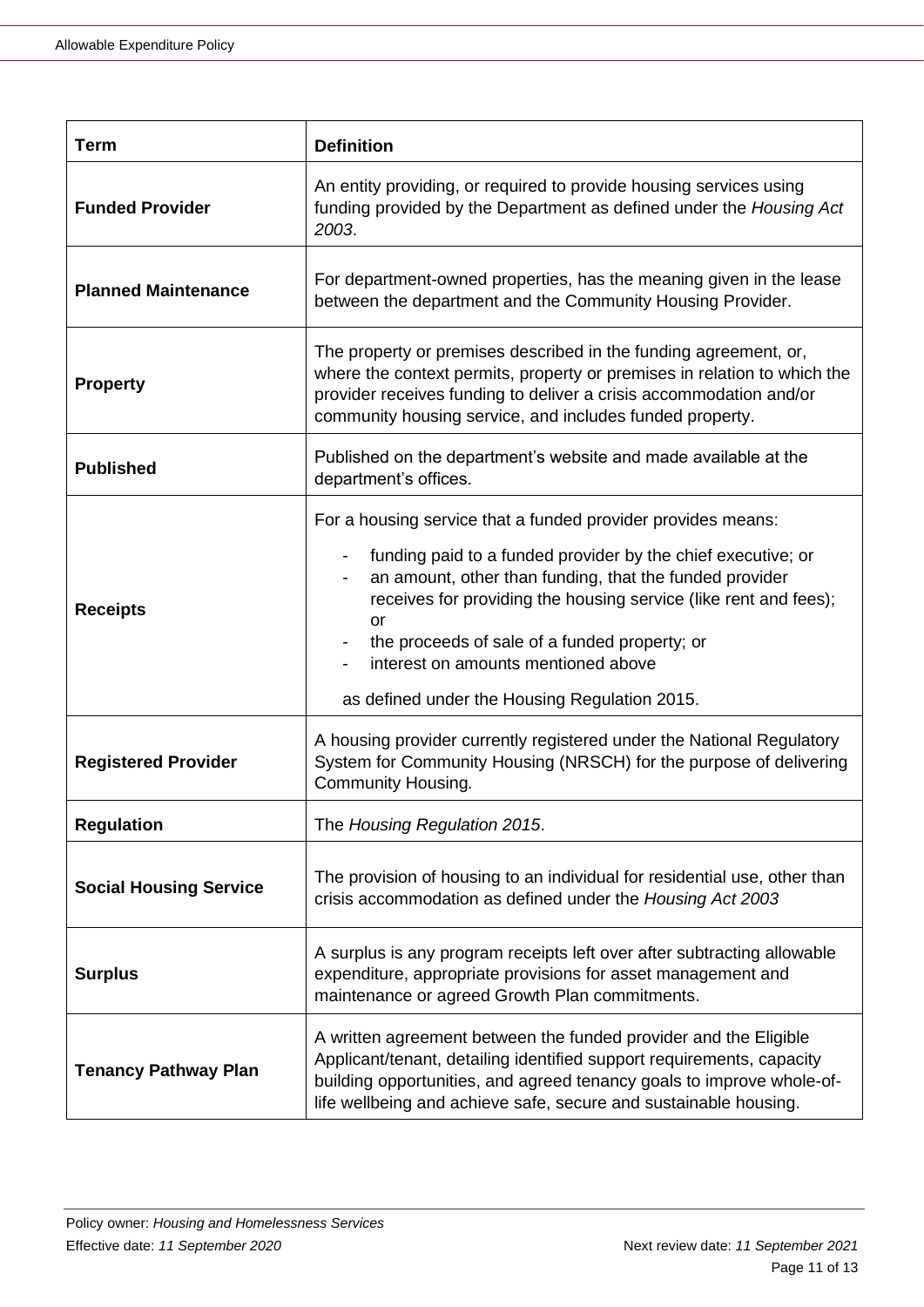| Term                                      | <b>Definition</b>                                                                                                                                                           |
|-------------------------------------------|-----------------------------------------------------------------------------------------------------------------------------------------------------------------------------|
| <b>Tenant</b>                             | A person named as a tenant under a residential tenancy agreement<br>with the provider for a residential premises that is a funded property.                                 |
| <b>Unexpended Program</b><br><b>Funds</b> | An amount that the Chief Executive paid to the provider under a<br>funding agreement that remains unexpended when the funding<br>agreement is terminated or otherwise ends. |